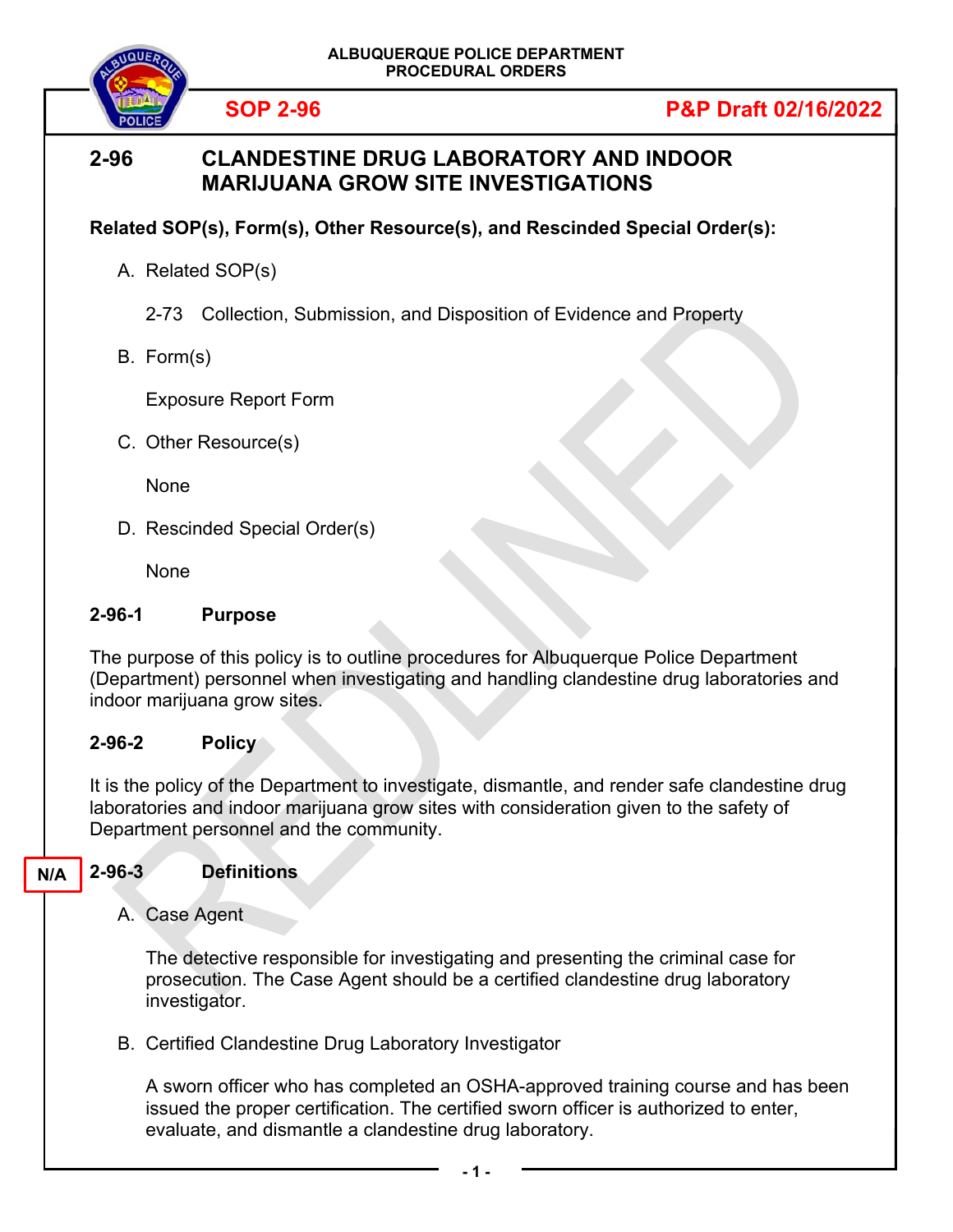

C. Chemical Exposure

Any contact, including inhalation, between an individual's person and any potentially hazardous chemical resulting in the possibility of an adverse reaction to the hazardous chemical.

D. Clandestine Drug Laboratory

A location where there are sufficient chemicals and/or equipment to manufacture a controlled substance or demonstrate the intent to manufacture a controlled substance. A clandestine drug laboratory may also be known as a "clan lab", "meth lab", "drug lab", or "lab".

E. Clandestine Drug Laboratory Team

A team consisting of certified Clandestine Drug Laboratory Investigators to safely process and dismantle a clandestine drug laboratory. The team will be a minimum of three (3) people, which will include a Site Safety Officer and two (2) additional certified Clandestine Drug Laboratory Investigators.

F. Grow Equipment

Items that are used to enhance the growth of marijuana plants, including grow lights, fertilizer, pots, enhanced soil, or atmosphere enhancement equipment.

G. Indoor Marijuana Grow Site

A marijuana grow with one (1) or more plants that uses equipment to grow marijuana or has over twenty (20) mature marijuana plants in a structure.

H. Mature Marijuana Plant

A marijuana plant that is harvestable and is flowering or budding.

I. Medical Marijuana Grow Site

A site that is licensed by the State of New Mexico and is in compliance with the conditions to grow medical cannabis.

J. Personal Protective Equipment (PPE)

A Tychem or Tyvek suit and breathing protection that includes either an air purifying respirator (APR) or a self-contained breathing apparatus (SCBA).

K. Site Safety Officer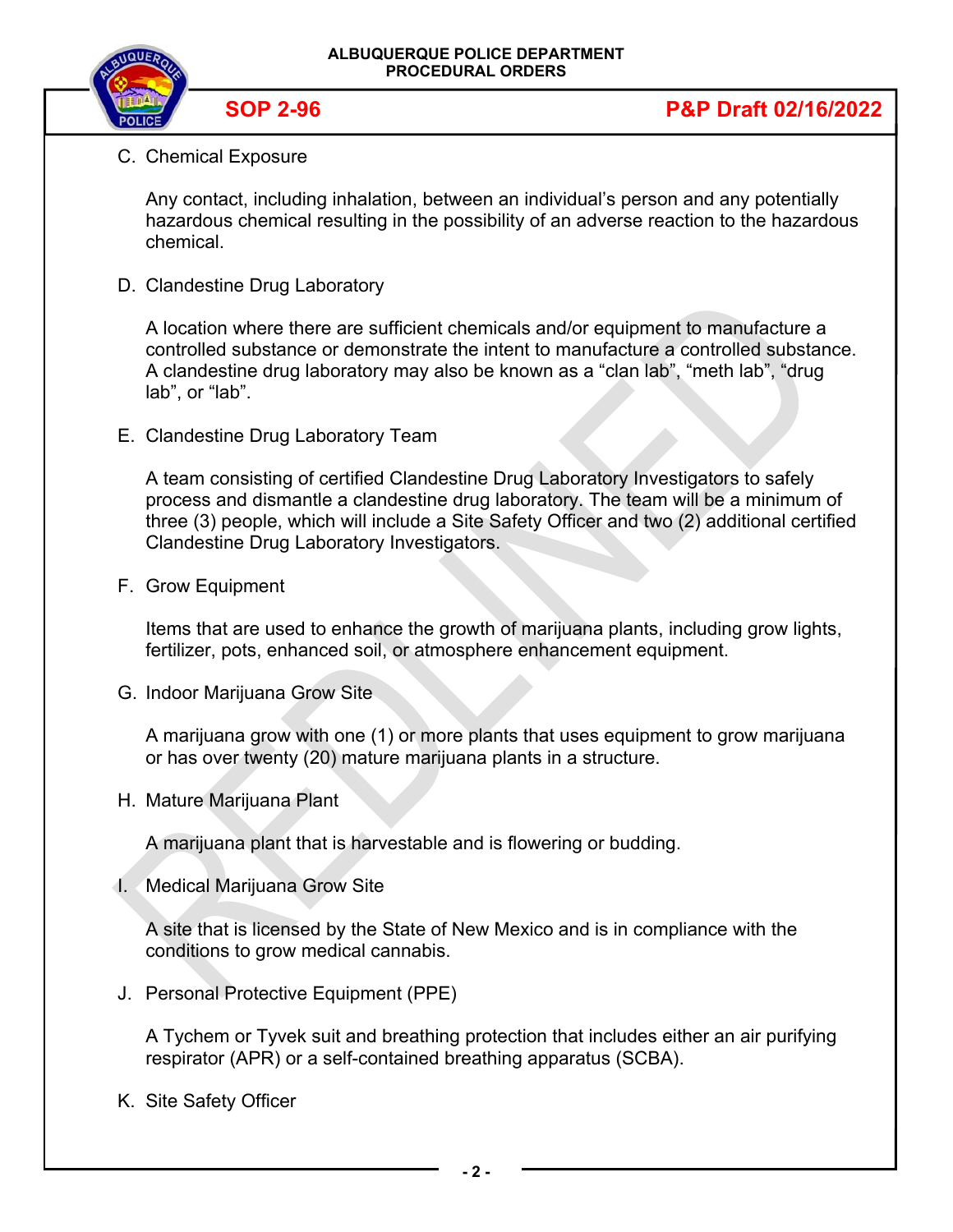

# **SOP 2-96 P&P Draft 02/16/2022**

A certified Clandestine Drug Laboratory Investigator who has completed the Occupational Safety and Health Administration (OSHA) approved Site Safety Officer/Supervisor course and will act as the Incident Commander (IC) at the scene of a clandestine drug laboratory investigation.

#### **Clandestine Drug Laboratory Investigations 7**

- A. Securing the Scene
	- 1. When Department personnel locate or suspect they have located a clandestine drug laboratory, they shall:
		- a. Secure the location;
		- b. Establish a perimeter at a safe location a minimum of five-hundred (500) to one thousand (1,000) feet away from the laboratory;
			- i. Sworn personnel shall adjust the size of the perimeter as they receive new information on hazardous materials.
		- c. Evacuate anyone within one-thousand (1,000) feet of the laboratory to a safe distance;
		- d. Notify their on-duty supervisor who shall be responsible for notifying the on-call Narcotics Section Detective; and
		- e. Obtain information and identification from individuals suspected of criminal activity and from witnesses.
	- 2. Department personnel shall not enter a known functioning clandestine drug laboratory without the appropriate Level B PPE, including:
		- a. Positive pressure air respirator with emergency self-contained breathing apparatus (SCBA) that has been approved by the National Institute for Occupational Safety and Health (NIOSH);
		- b. Chemical-resistant gloves that are double layered;
		- c. Clothing that is resistant to chemicals; and
		- d. Chemical resistant steel-toed boots.
			- i. The boot shank, or the supportive structure between the insole and outsole, shall be steel.
	- 3. Upon their arrival, the Narcotics Section Detective shall assume control of the investigation and scene and shall determine whether the on-call Clandestine Drug Laboratory Team shall be called out.
- B. Chemical Exposure
	- 1. If Department personnel are exposed to a chemical exposure at a clandestine drug laboratory and exhibit adverse effects associated with the exposure, they shall immediately report the exposure to the Site Safety Officer and their on-duty supervisor.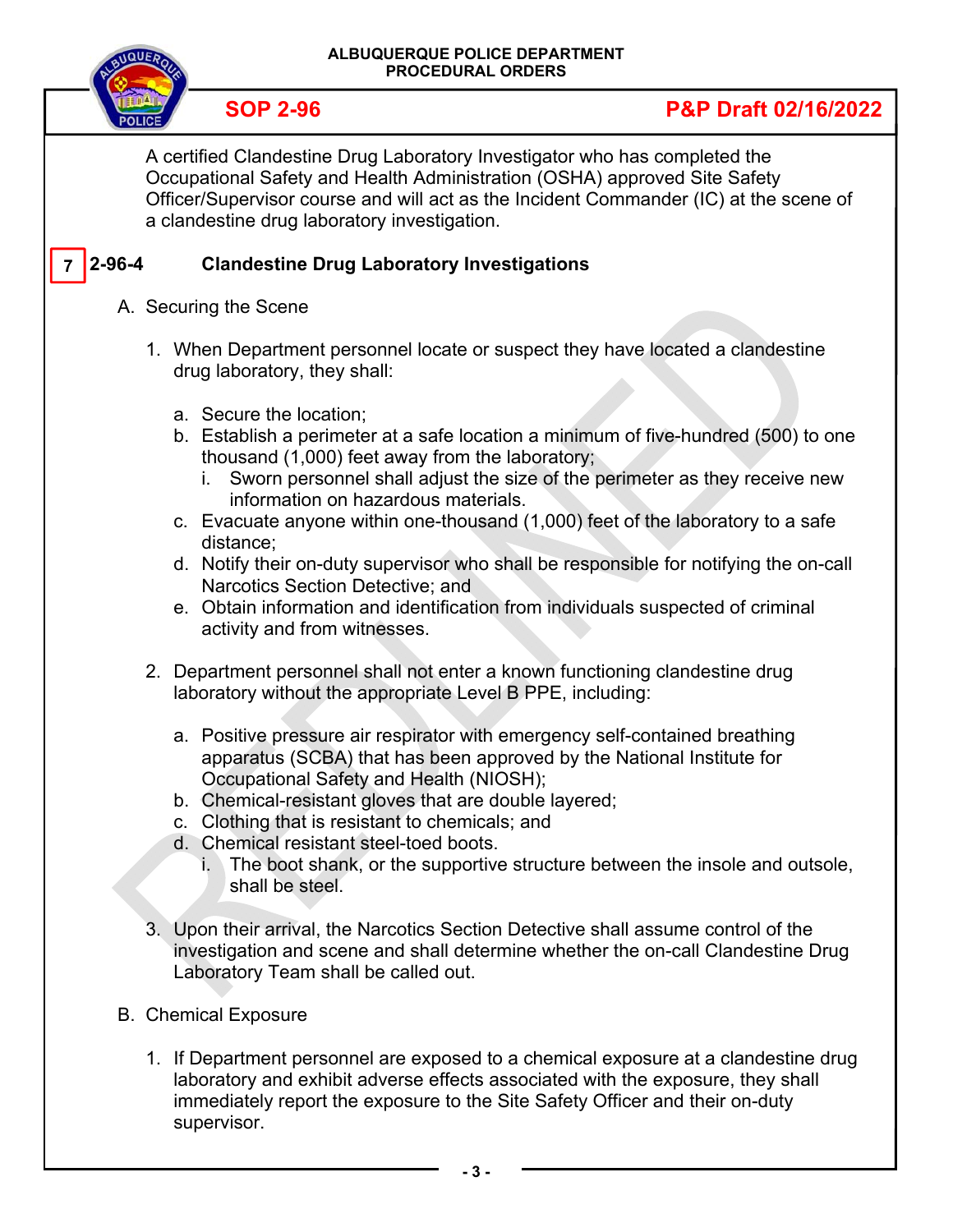

# **SOP 2-96 P&P Draft 02/16/2022**

- 2. The on-duty on-scene supervisor or the Site Safety Officer shall be responsible for ensuring the exposed person(s) obtain medical attention as directed by the Site Safety Officer.
- C. Case Agent/Site Safety Officer Responsibilities
	- 1. The Case Agent/Site Safety Officer or their designee shall ensure that the chemical exposure is thoroughly documented in a Uniform Incident Report or Supplemental Report and shall ensure that the officer completes an Exposure Report Form before they leave the scene, unless a medical emergency requires an employee's immediate transport to a medical facility.
		- a. When the officer is unable to complete the Exposure Report Form, the exposed officer's supervisor shall provide an Exposure Report Form to the Case Agent/Site Safety Officer.
- D. Reporting Requirements
	- 1. Case Agent/Site Safety Officer shall generate a Uniform Incident Report on all clandestine drug laboratory investigations.
	- 2. All assisting Department personnel shall complete a Supplemental Report detailing their observations and activity.
		- a. Assisting Department personnel shall forward their Supplemental Report to the Case Agent before leaving the scene.
	- 3. The Case Agent when they are not the Site Safety Officer shall complete the investigation and consult with the Site Safety Officer regarding charges.
	- 4. The Case Agent when they are not the Site Safety Officer shall forwarded the case to the District Attorney's Office for review and consideration for prosecution.
	- 5. The Case Agent/Site Safety Officer shall be responsible for ensure the investigation is tracked in the EPIC National Clandestine Laboratory Seizure Report.

### **2-96-5 Indoor Marijuana Grow Site Investigations**

- A. General Procedures
	- 1. When Department personnel discover an indoor marijuana grow site that exceeds legal limits for cultivation, they shall secure the location and evacuate all persons.
	- 2. Sworn personnel shall notify the on-duty supervisor and contact the on-call Narcotics Section Detective.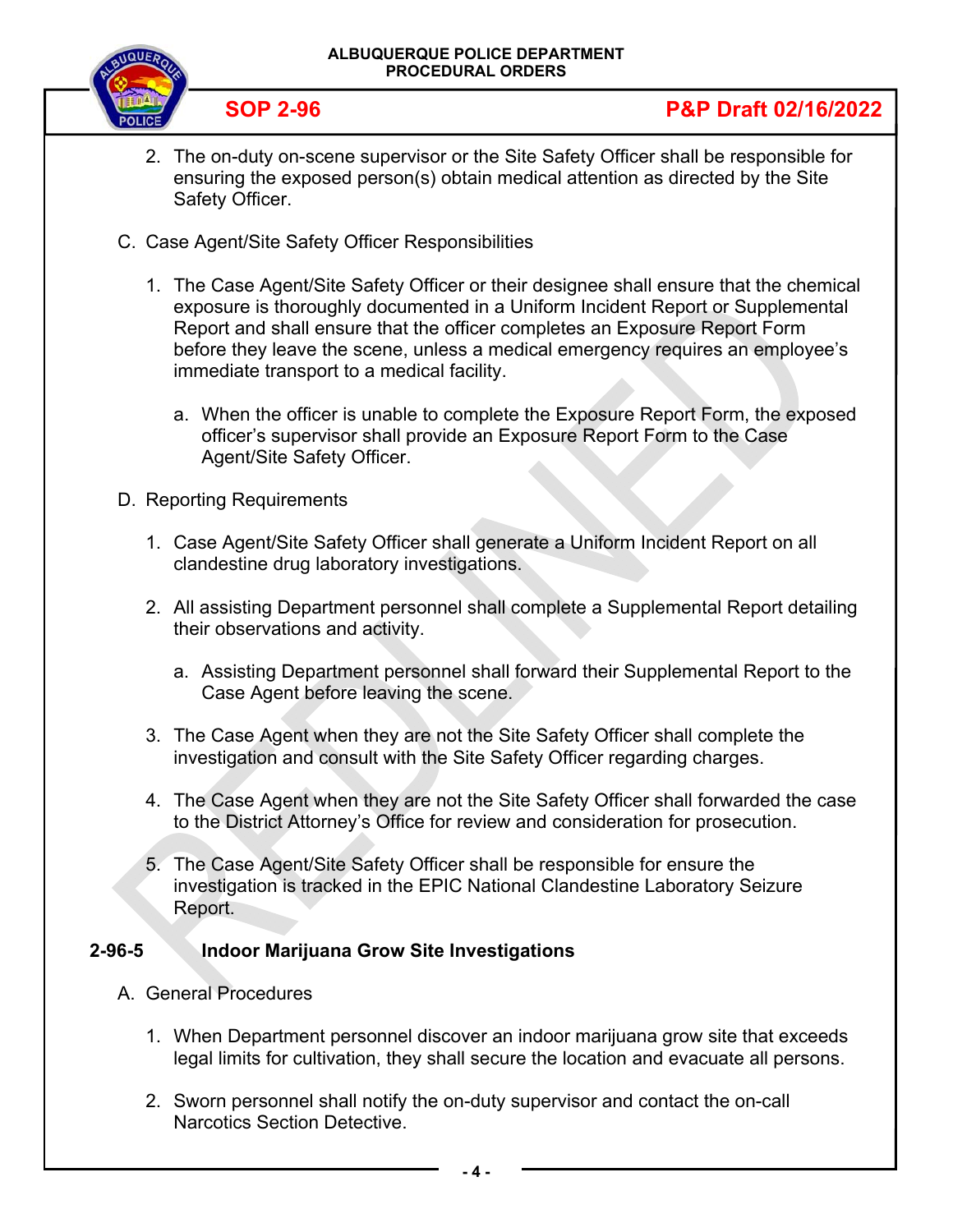

# **SOP 2-96 P&P Draft 02/16/2022**

- 3. The on-call Narcotics Section Detective shall determine whether the marijuana grow site fits the criteria of an Indoor Marijuana Grow Site and call out other detectives, if needed.
	- a. If other detectives are needed, the on-call clandestine drug laboratory detectives shall respond first to the scene.
- 4. If site is verified as being an Indoor Marijuana Grow Site, the on-call Narcotics Section Detective shall:
	- a. Be the Case Agent for the investigation;
	- b. Determine whether a search warrant is needed or whether they must obtain permission to search the site;
	- c. Determine the charges and who shall be charged; and
	- d. Determine which items need to be seized and tagged into evidence, consistent with SOP Collection, Submission, and Disposition of Evidence and Property and which items need to be seized for destruction.
		- i. When evidence is seized for destruction and cannot be handled or accepted by Criminalistics Laboratory personnel, the Case Agent shall contact the City of Albuquerque Solid Waste Department to request a vehicle to be sent to the location.
		- ii. Items to be destroyed will be taken to a landfill for destruction and disposal.
- 5. Sworn personnel shall accompany the items to the landfill and oversee the destruction and disposal of the items.
	- a. The officer shall note the destruction of the items in their Uniform Incident Report.

### **2-96-6 Juveniles and Vulnerable Adults Present at Clandestine Drug Laboratories or Indoor Marijuana Grow Sites**

- A. If juveniles and/or vulnerable adults are present at a clandestine drug laboratory or an indoor marijuana grow site that exceeds legal limits for cultivation, the following steps shall be implemented:
	- 1. The responding officer shall request for emergency medical services personnel to respond to the scene to evaluate the juveniles or vulnerable adult's welfare;
	- 2. The Case Agent shall be responsible for notifying New Mexico Children, Youth and Families Department (CYFD) or Adult Protective Services personnel to assist in removing the juvenile or vulnerable adult from the environment;
	- 3. The Case Agent is responsible for collecting appropriate documentation, evidence, and witness interviews to substantiate child abuse charges; and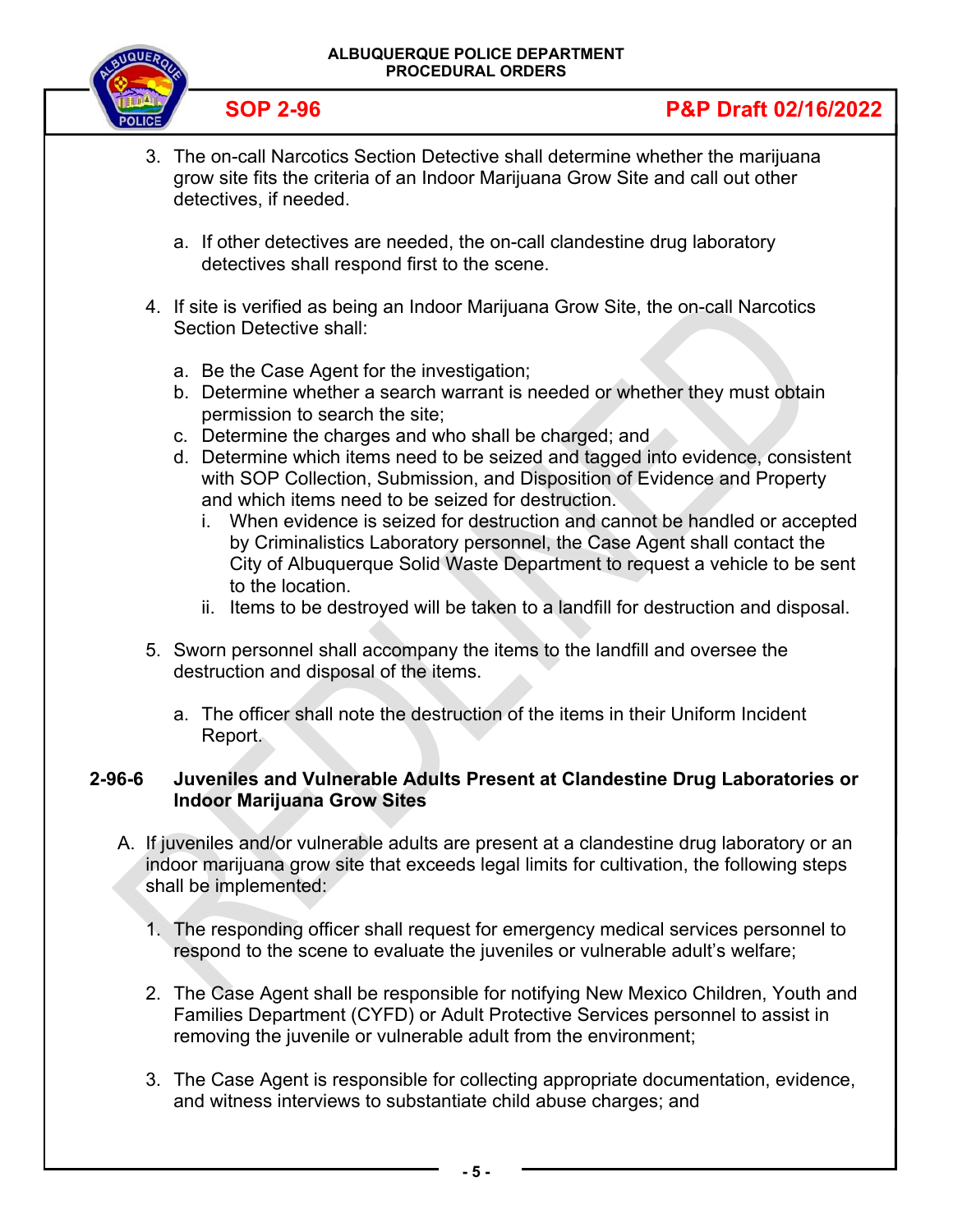



4. Prior to releasing them from the scene, the Site Safety Officer shall decontaminate juveniles and vulnerable adults and shall provide them new clothing.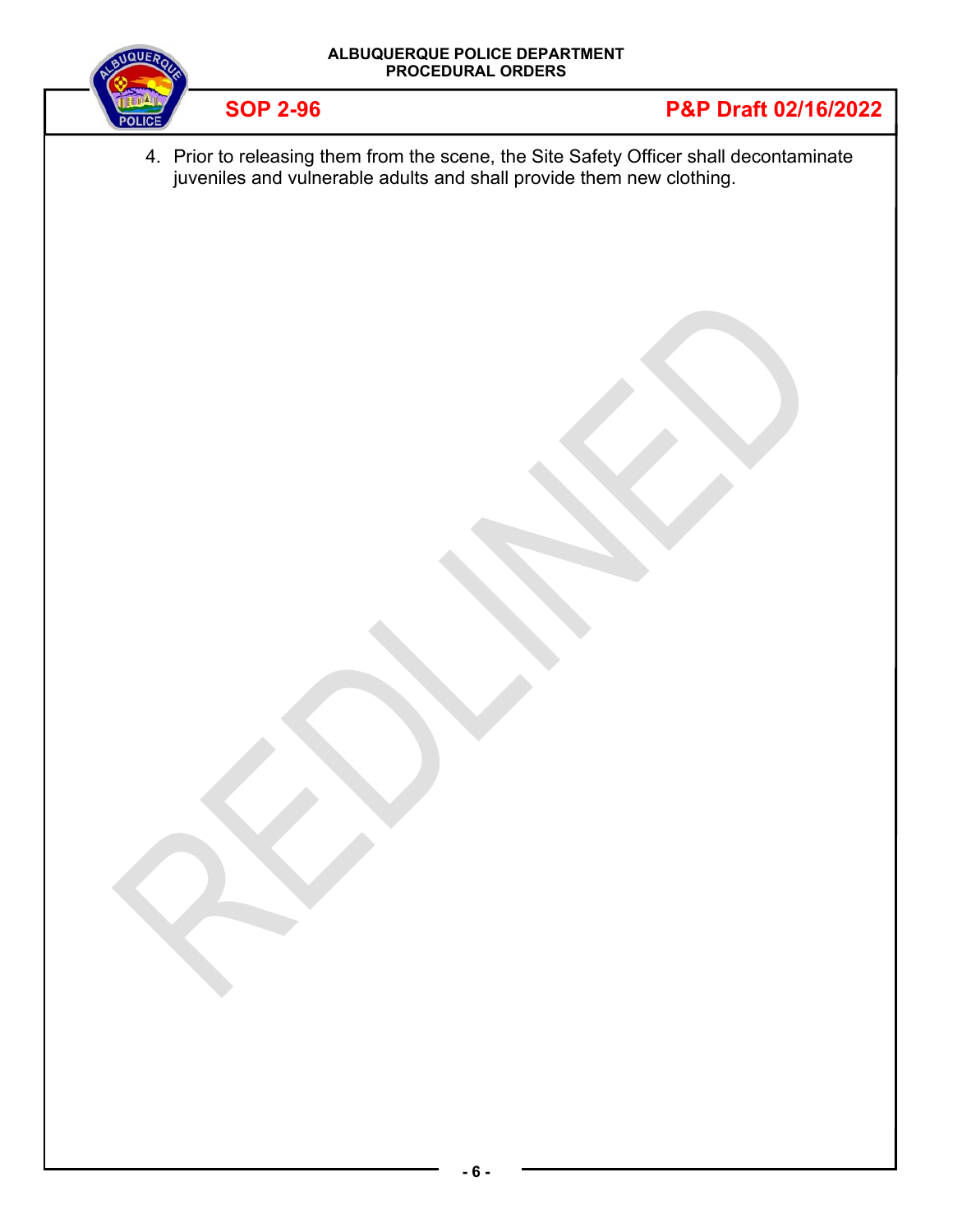

# **2-96 CLANDESTINE DRUG LABORATORY AND INDOOR MARIJUANA GROWGROW SITE INVESTIGATIONS**

**Related SOP(s), Form(s), Other Resource(s), and Rescinded Special Order(s):**

A. Related SOP(s)

2-73 Collection, Submission, and Disposition of Evidence and Property

B. Form(s)

Exposure Report Form

C. Other Resource(s)

None

D. Rescinded Special Order(s)

None

## **2-96-1 Purpose**

The purpose of this policy is to **provide** outline procedures for Albuquerque Police Department (Department) personnel when in the investigating on and handling of clandestine drug laboratoriesies and indoor marijuana growcropgrow sites.

## **2-96-21 Policy**

It is the policy of the Department policy is to investigate, dismantle, and render safe clandestine drug laboratories and indoor marijuana grows cropgrow sites with due consideration given to the safety of Department personnel and the community.

#### **2-96-32 Definitions N/A**

A. Case Aagent

The detective who is responsible for investigating and presenting the criminal case for prosecution. The case agentCase Agent should be a certified clan labclandestine drug laboratory investigator.

B. Certified Clandestine Drug Laboratory Chemist

A trained Department forensic scientist who has successfully completed an Occupational Safety and Health Administration (OSHA)-approved training course.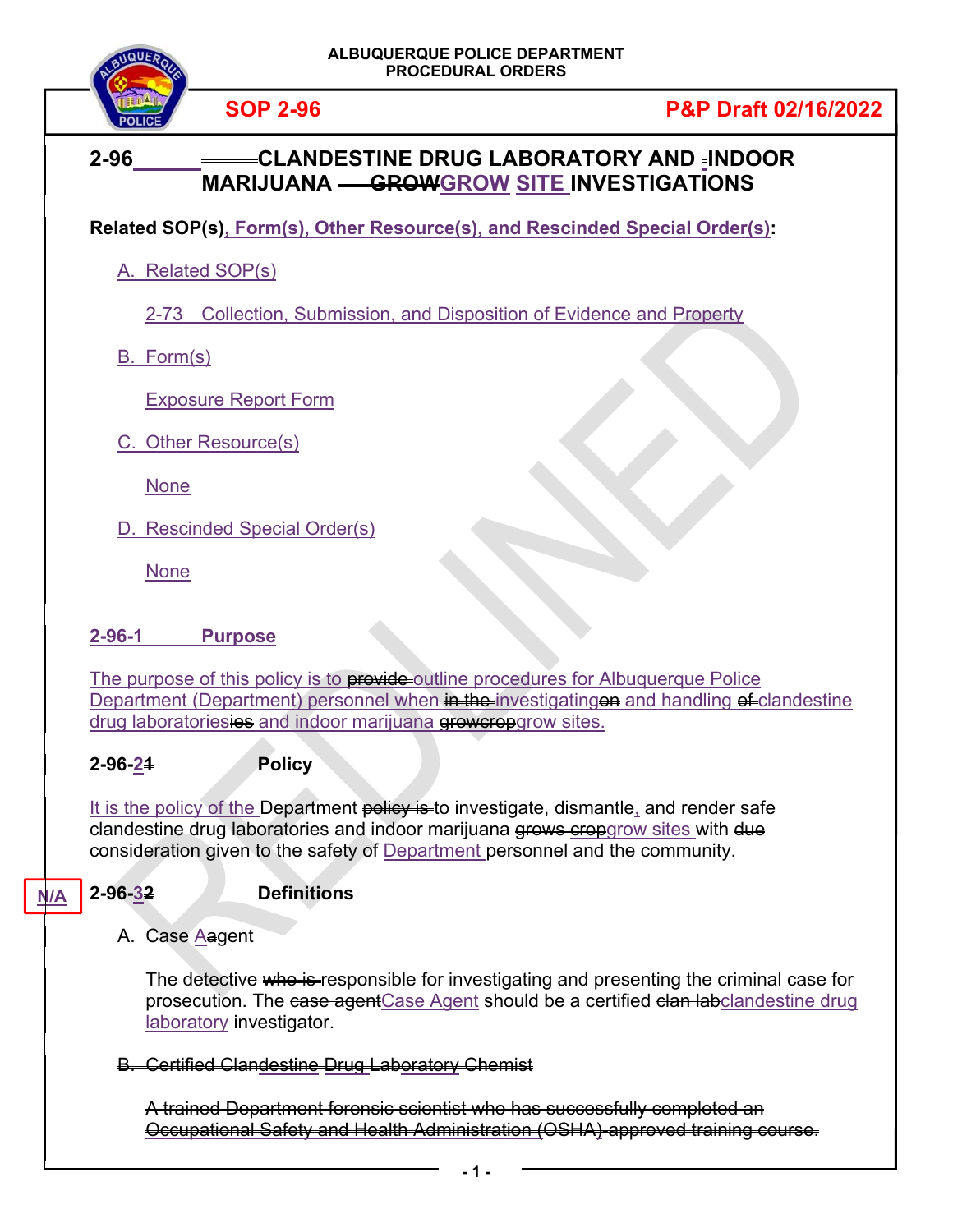

grow marijuana (grow lights, atmosphere enhancement equipment, or large amounts of fertilizer) or has over twenty (20) mature marijuana plants in a structure.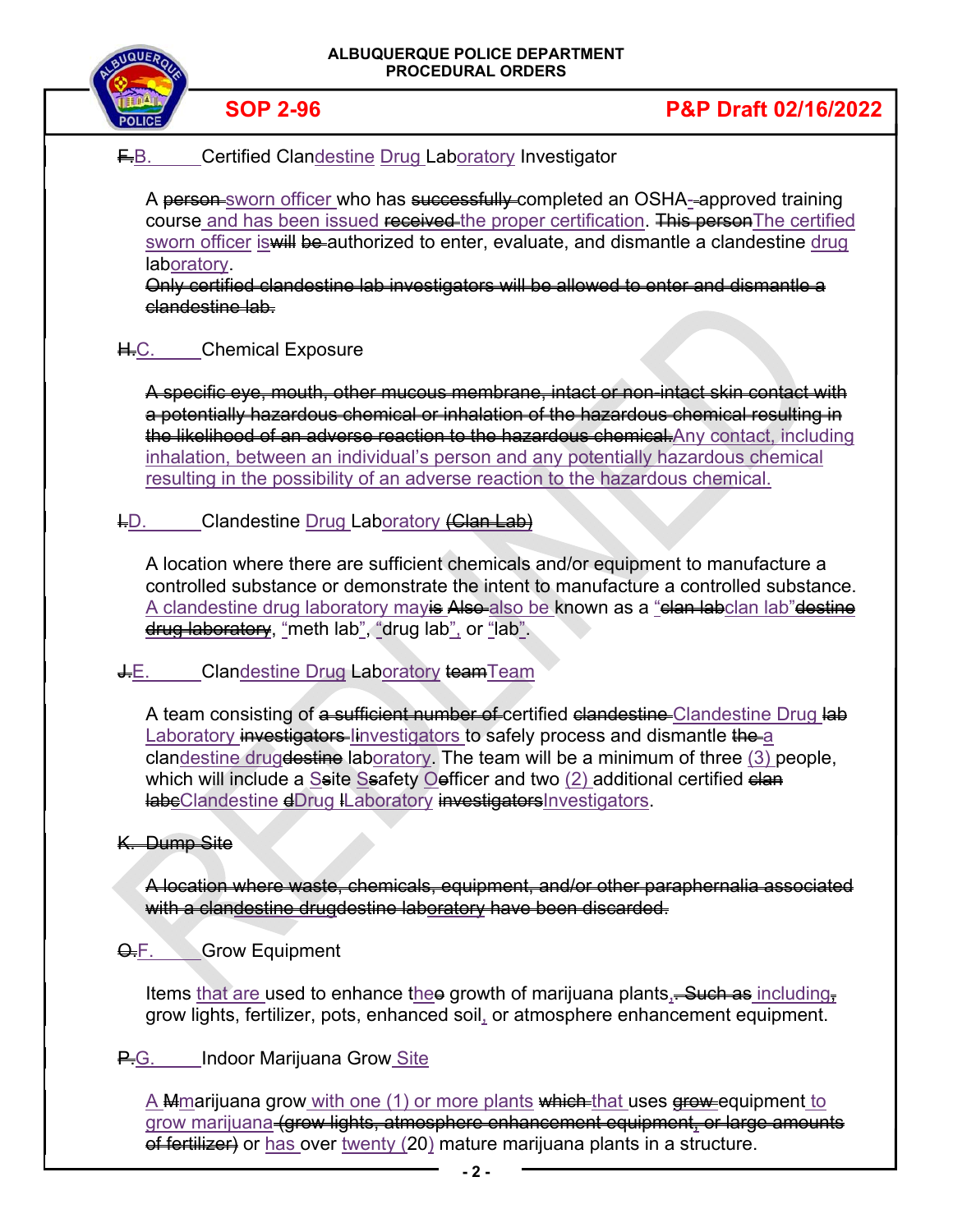

### Q. Initial Assessment Team

A team consisting of at least two (2) certified clan Clandestine lab Laboratory investigators Investigators who are responsible for evaluating the clandestine drug laboratory, assessing the potential hazards, recommending to the Ssite Ssafety Oofficer the level of protective equipment to be utilizedused, and establishing the investigative protocol for the laboratory.

U.H. Mature Marijuana Plant

A marijuana plant which plant , which that is harvestable and is flowering or /budding.

**V.I.** Medical Marijuana Grow Site

A Mmarijuana growsite which-that is licensed by the State of New Mexico and is in compliance with the conditions to grow for a Medical medical Marijuana cannabismarijuanaGrow.

W. Outdoor Marijuana Grow

A Mmarijuana grow which is not in an enclosed structure.

AA.J. Personal Protective Equipment (PPE)

A Tychem or Tyvek Includes pProtective suits that are (either made of Tychem or Tyvek suits) and breathing protection (eitherwhich that includes either an Aair Pourifying Respirator (APR) or a Sself-Ccontained Bbreathing Aapparatus (SCBA).

BB.K. Site Safety Officer/Supervisor

A person who has completed an OSHA approved site safety officer/supervisor course (8 hours). The site safety officer will be the supervisor of the clandestine lab regardless of rank. The site safety officers will be comprised of certified clan lab investigators. A certified eClandestine Drug ILaboratory iInvestigator that who has completed the Occupational Safety and Health Administration (OSHA) approved Seite Seafety Oefficer/Ssupervisor course and will act as anthe ilncident eCommander (IC) ates the scene of a clandestine drug laboratory investigation.

#### **2-96-4<del>3</del> Rules and Procedures Clandestine Drug Laboratory Investigations 7**

- A. Notifying Personnel and Securing the Scene
	- 1. When **sworn**Department an officerpersonnel locates or suspects they have located a clandestine drug laboratory, the Officertheypersonnel shawill:

a. Secure the location;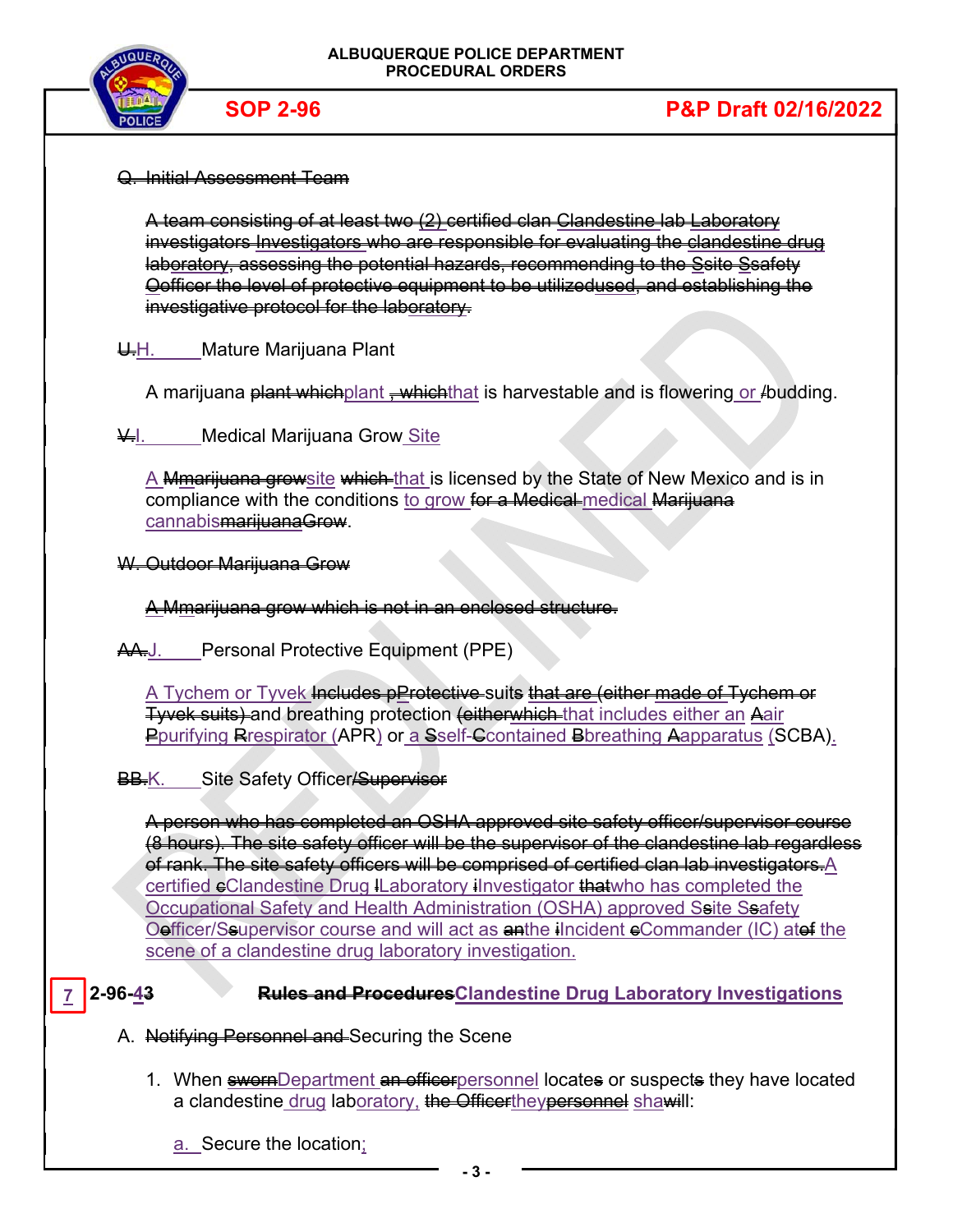

# **SOP 2-96 P&P Draft 02/16/2022**

- b. Establish and set up a perimeter at a safe location at a minimum of fivehundred (500) to one thousand (1,000) feet away from the laboratory; a.i. Sworn personnel shall adjust the size of the perimeter and should be adjusted as they receive new information on hazardous materials-are received.;
- **b.**c. Evacuate anyone within one-thousand (1,000) feetd of the location aboratory people to a safe distance;
- e-d. Notify their immediate-on-duty supervisor, who shawill be responsible for notifying the on--call narcotics-Narcotics Section detectiveDetective; and
- e. Obtain information and identification from individuals suspected of criminal activitys and from witnesses.
- 2. Department Peersonnel shouldall not enter a known ("actively eookingworking" functioning  $\frac{1}{2}$  clandestine drugdestine laboratory without the appropriate Level B protective equipmentPPE (Level B), including:
	- a. Positive pressure air respirator with emergency self-contained breathing apparatus (SCBA) that has been approved by the National Institute for Occupational Safety and Health (NIOSH);
	- b. Chemical-resistant gloves  $\#$  that are double layered; $\#$
	- Clothing that is resistant to chemicals; and
	- d. Chemical resistant steel-toed boots.
		- $\geq$ i.  $\equiv$ The boot shank, or the supportive structure between the insole and outsole, shall also be steel.
- 3. Upon their arrival, arrival of a the narcotics Narcotics detective Section Detective shawill assume control of the investigation and scene and shawill determine if whether the on-call clan labeClandestine dDrug ILaboratory team Team shawill be called out.
- B. Entry of a Clandestine Laboratory

Officers should not enter a known "actively cooking" clandestine lab without appropriate protective equipment (Level B).

- E.B. Chemical Exposure
	- 1. If Department personnel are subjected exposed to a chemical exposure at a clandestine drugdestine laboratory and have exhibit any adverse effects feelings associated with the exposure, they sha will immediately report the exposure to the Ssite Ssafety Oefficer and their immediate on-duty supervisor.
	- 2. The on-duty on-scene supervisor on scene or the Seite Seafety Oefficer shawill be responsible for ensuring the exposed person(s) obtain medical attention as directed by the Ssite Ssafety Oefficer. in compliance with Department SOP, Administrative Orders 3-72.
- F.C. Gase AgentCase Agent/Site Safety Officer Responsibilities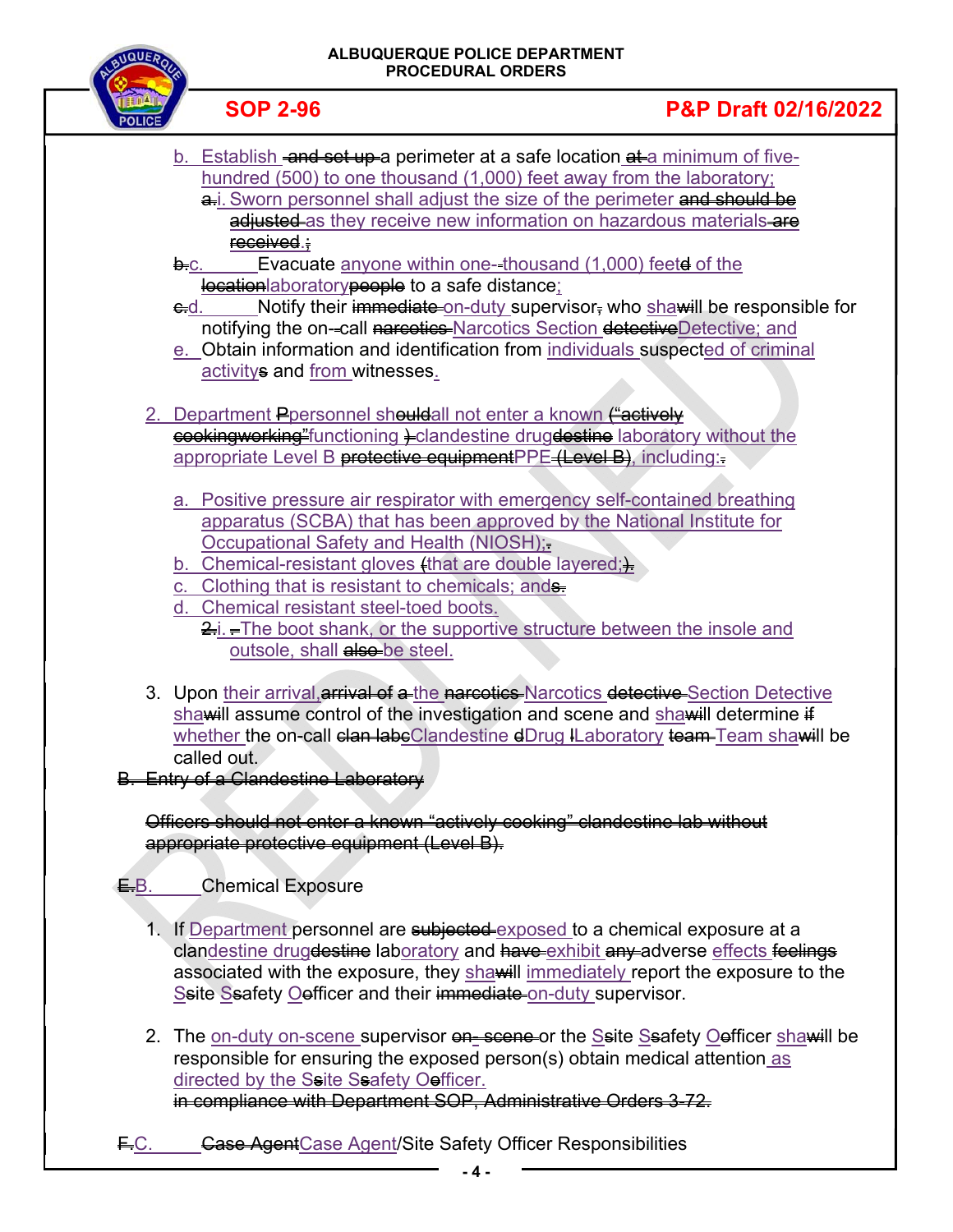

- 1. The case agent Case Agent/ or the supervisor Site Safety Officer or their designee shawill ensure that the chemical exposure is thoroughly documented in the a original Uniform Incident Report or supplemental Supplemental Report offense/incidentUniform Incident rReport-and shall ensure that the officer completes -an Exposure Report Form shallisould be completed before the officerssworn personnelthey leave the scene, -unless a medical emergency requires an an officer'spersonnelemployee's immediate removal transport to a medical facility.
	- a. When Tthe officer is unable to complete the Exposure Report Form, the exposed officer's supervisor shawill be responsible for having provide the an Exposure Report Form is turned over to the ease agentCase Agent/Site Safety Officer-Officer.

G. Children Present at Clandestine Labs

If children or persons unable to care for themselves are present, the following steps will be implemented:

- 1. The responding officer will request emergency medical services to ensure evaluate the child's or vulnerable adult's welfare.
- 2. The case agent will be responsible for notifying CYFD or Adult Protective Services to assist in removing the child or vulnerable adult from the environment.
- 3. The case agent will be responsible for collecting appropriate documentation, evidence, and witness interviews to substantiate child abuse charges.
- 4. Replacement clothing provided by a local vendor will be provided for the child and turned over to CYFD personnel.
- H.D. Reporting Requirements

J

- 1. (Someone)Case AAgent/Site Safety Officer shall generate AnAa OriginalUniform Incident ROffense/Incident Rreport shawill be generated on all clan labclandestine drug laboratory investigationsys.
- 2. All assisting Department personnel shawill complete a supplementary Supplemental report Report detailing their observations and activity.
	- 3. Assisting Department personnel shall forward The their supplementary Supplemental report Report shawill be given forwarded to the case agentCase Agent before leaving the scene.
- 3. The case agent Case Agent when they are not the Site Safety Officer, shawill complete the investigation and consult with the Site Safety Officer regarding charges. and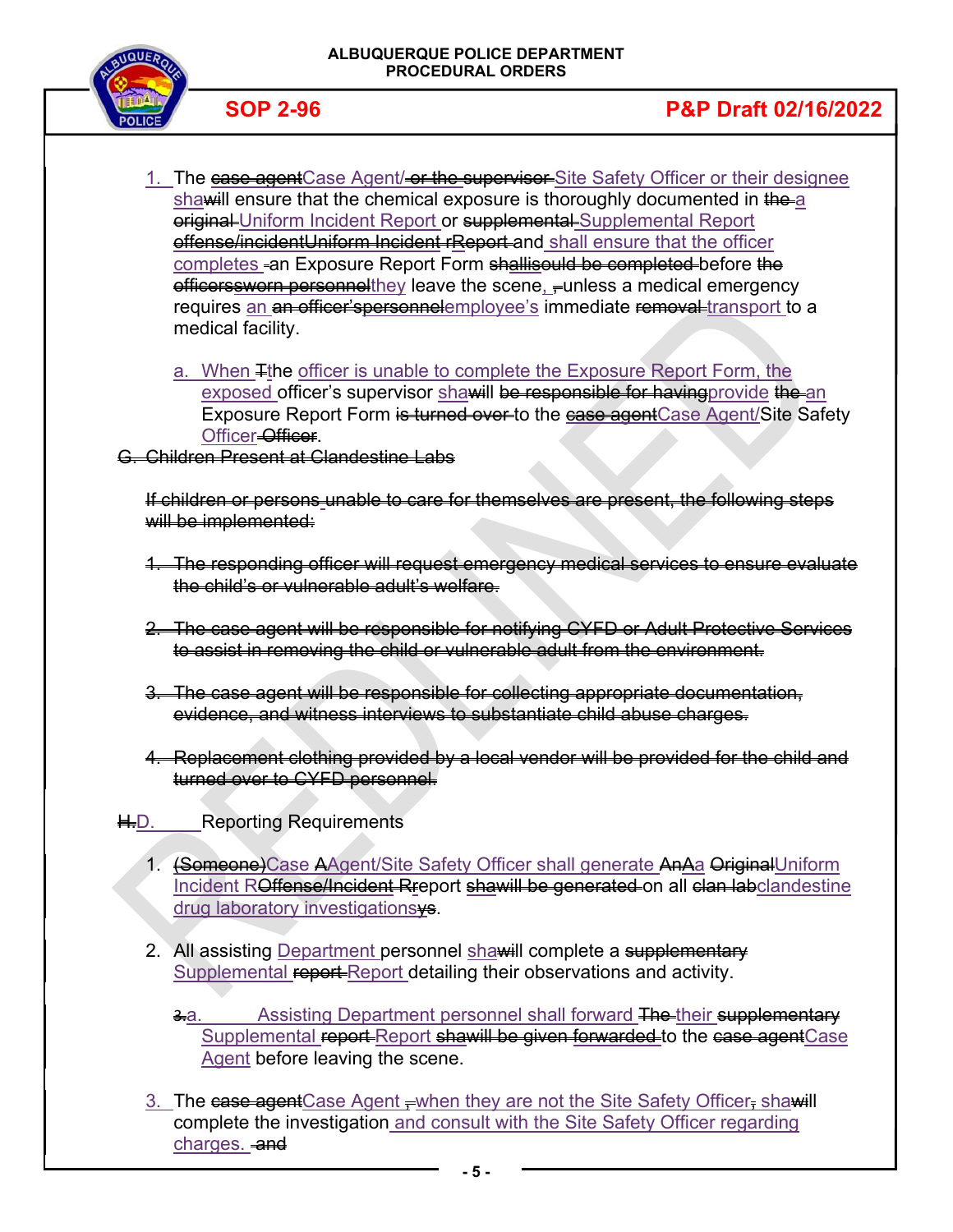

- 4. Gases may be The case agent Case Agent, when they are not the Site Safety Officer, mayshall forwarded it the case to the District Attorney's Office for review and consideration for prosecution.
- 5. The CCase AAgent/case agent's supervisor Site Safety Officer shawill be responsible for ensureing the investigation is tracked in the completion of the EPIC National Clandestine Laboratory Seizure Report.
- I. **2-96-5 Indoor Marijuana Grow Site Investigations** 
	- A. General Notifying Personnel and Securing the SceneProcedures 1. Notifying Personnel and Securing the Scene
		- 1. When swornDepartment an officerpersonnel discovers an indoor marijuana grow site that exceeds legal limits for cultivation which fits the criteria for an Indoor Marijuana Grow, personnelthey the officer shawill secure the location and evacuate it of all persons.
		- 2. Officers Sworn personnel should shawill notify their on-duty supervisor and contact the on-call Narcotics Section Detective for the area command which the Indoor Marijuana Grow was located.
		- 3. The on-call Narcotics Section Detective shawill determine if whether the Marijuana marijuana Grow grow site fits the criteria of an Indoor Marijuana Grow Site and call -out other detectives, as if needed.
			- a. If other detectives are neededrequired, the -detectives on-call for Meth Clan **LabCclandestine drug laboratory detectivesieys shawill be utilized respond first** to the scene.
				- . The Meth Lab Vehicle will be utilized to obtain PPE equipment for processing the Indoor Marijuana Grow
		- 4. If  $#$  site is determined to beverified as being an Indoor Marijuana Grow Site, the oncall Narcotics Section Detective shawill:
			- a. be Be the case agent Case Agent of for the investigation;
			- b. The case agent shawill dDetermine whether a the need of a search warrant is needed or whether they must obtain permission to search must be obtained the site;.
			- c. The case agent shawill dDetermine the charges and who shawill be charged; and.

for violations of New Mexico State Statutes

4.d. **The Case case Agent agent shawill dDetermine what which items** shawillneed to be seized and tagged into APD Department Eevidence, consistent with SOP Collection, Submission, and Disposition of Evidence and